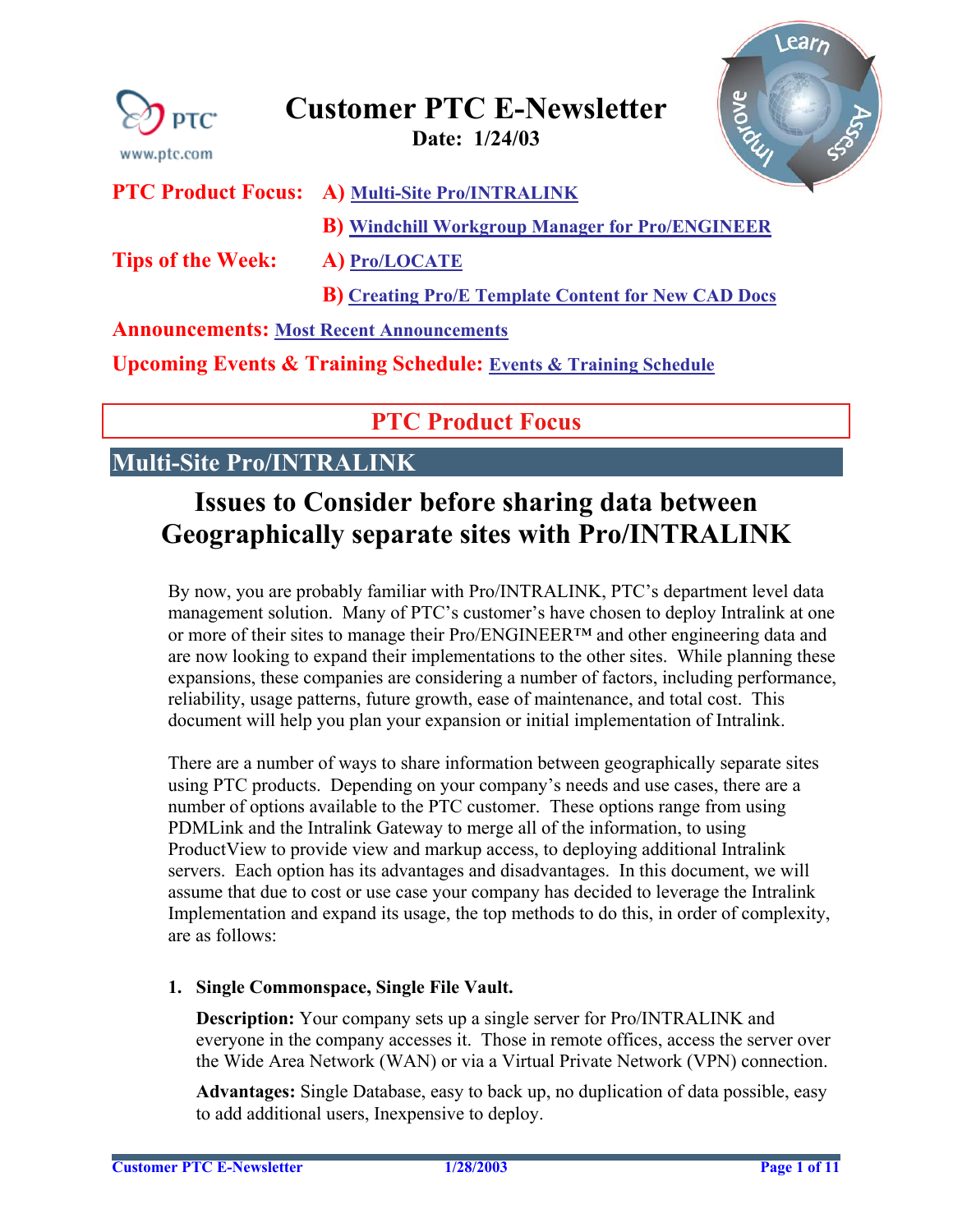**Disadvantages:** Performance varies depending on amount of bandwidth available. If the WAN line or the VPN goes down, the remote offices have no access to the data.

**Discussion:** This situation is best for companies that have very limited need to access the data at remote offices. Ninety to ninety-five percent of the users are located at the same facility as the Intralink Commonspace and File Vault and access Intralink over the Local Area Network (LAN). Remote access can suffer if the amount of bandwidth is limited or is lost. However, this ensures that everyone in the company is using the same revision scheme, release procedure, attributes, and naming conventions. Also, all data is available to everyone. This option is very inexpensive and flexible because to add additional users, they just need to be able to access the server. No additional server hardware is necessary. If the WAN or VPN goes down, the local users can still continue to work as normal; only the distant users are affected.

#### **2. Single Commonspace, Multiple File Vaults**

**Description:** There is a Single meta-data server, but multiple file vaults located throughout the company. The contents of each file vault are unique, and no data is copied between them. This option requires constant communication between the meta-data server and the file vaults, so a WAN must be used. (Not compatible with Office-to-Office VPN)

**Advantages:** Single Database, no duplication of data, Enhanced Check-in / Check out Performance due to local storage of files,

**Disadvantages:** Same as option 1, plus multiple file vaults to backup, Loss of VPN usage, WAN outage affects the entire company.

**Discussion:** This option works better for more distributed companies that want to maintain a common engineering database to ensure company standards are followed and no part names / numbers get duplicated. All of the data is stored on a common server, but the Pro/E files get stored in a local file vault so they are not transferred across a WAN line. However, some groups are still going across the WAN to access the meta-data server and performance will diminish for those groups. Also, since the meta-data server must be in constant communication with each file vault, if the WAN connections go down, the entire Intralink environment will be inaccessible. This option is recommended for organizations that have geographically separated groups that work on different product groups and have reliable, redundant WAN connections.

#### **3. Single Commonspace, Replicated File Vaults**

**Description:** There is a Single meta-data server with multiple file vaults spread throughout the company. However, the contents of the vaults are not unique. Each vault is a copy of some master vault.

**Advantages:** Single Database ensures no duplicate file names, Enhanced check out performance due to local availability of files, Single meta-data server and file vault to backup.

**Disadvantages:** Same as option 1, replication can be a bandwidth intensive process and is not real time, only improves performance for check out, check-in will still take a longer time through the WAN.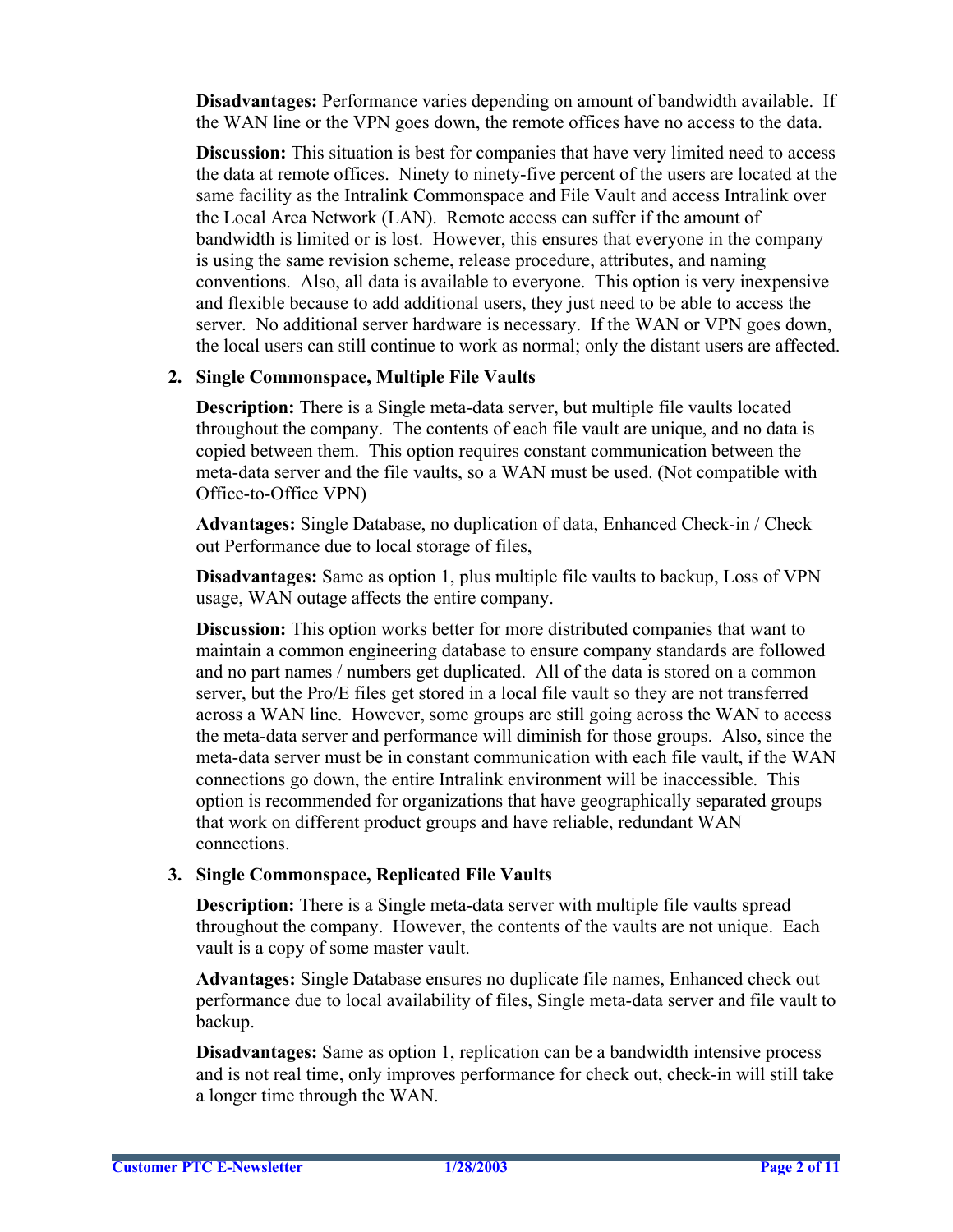**Discussion:** This option allows the administrator to replicate data across the WAN to enhance the performance of Check out. However, Check In must always store the files in the Master file vault and is subject to the bandwidth limitations of the WAN. Also, the vaults must be refreshed on a regular basis, or the remote file vaults will become out of date and check out performance will become equal to option 1. This option is recommended for companies that have remote Manufacturing Facilities that need access to the Pro/E data, For CNC programming or Tooling Design, but will seldom modify the original data or check in their designs.

#### **4. Multiple Commonspaces, Multiple File Vaults, No Replication**

**Description**: Each facility has its own meta-data server and file vault with no connection between them.

**Advantages**: Best Performance for Each Facility. No reliance on WAN uptime or Bandwidth.

**Disadvantages**: No common database, no automated sharing of data, no guarantee of unique file names, duplication of data, multiple servers to backup, no guarantee of common attributes, revisions, or release procedures

**Discussion**: This option allows companies to have each facility function autonomously. There is no reliance on the WAN and each facility gets maximum performance. Additionally, each facility can configure their server environment to fit the way they operate. Common components (library components, tooling, etc.) will have to be duplicated into each environment. This option works best for companies that are actually different divisions, or very distinct product lines without shared corporate resources, like purchasing. With appropriate procedures in place, this option can work for companies that are not different divisions, as long as frequent file exchange is not a requirement, and there is a clear transition point where a different facility takes ownership of the files.

#### **5. Multiple Commonspaces, Multiple File vaults, Package Replication**

**Description**: Same as option 4, however using the Package Replication Functionality introduced it Revision 3.0

**Advantages**: Same as option 4, plus the capability of increased data sharing between sites

**Disadvantages**: Same as option 4, plus additional overhead and management.

**Discussion**: This option is for companies that need more frequent data updates than option 4 allows. It works best when only subsets of information need to flow in one direction. (I.e. for the distribution of a master library of common components) The package replication process allows for the uni-directional transfer of information and is not compatible with full multi-site concurrent engineering. (The receiving site has read only access to the data. They can use it to create detail drawings, reference it in assemblies, but they cannot modify it and check it back into the database without creating a new branch.) Currently, there is no mechanism within Intralink to automate the package replication process. (There are command line utilities that can be used, but they would have to be automated with an external scheduling program.)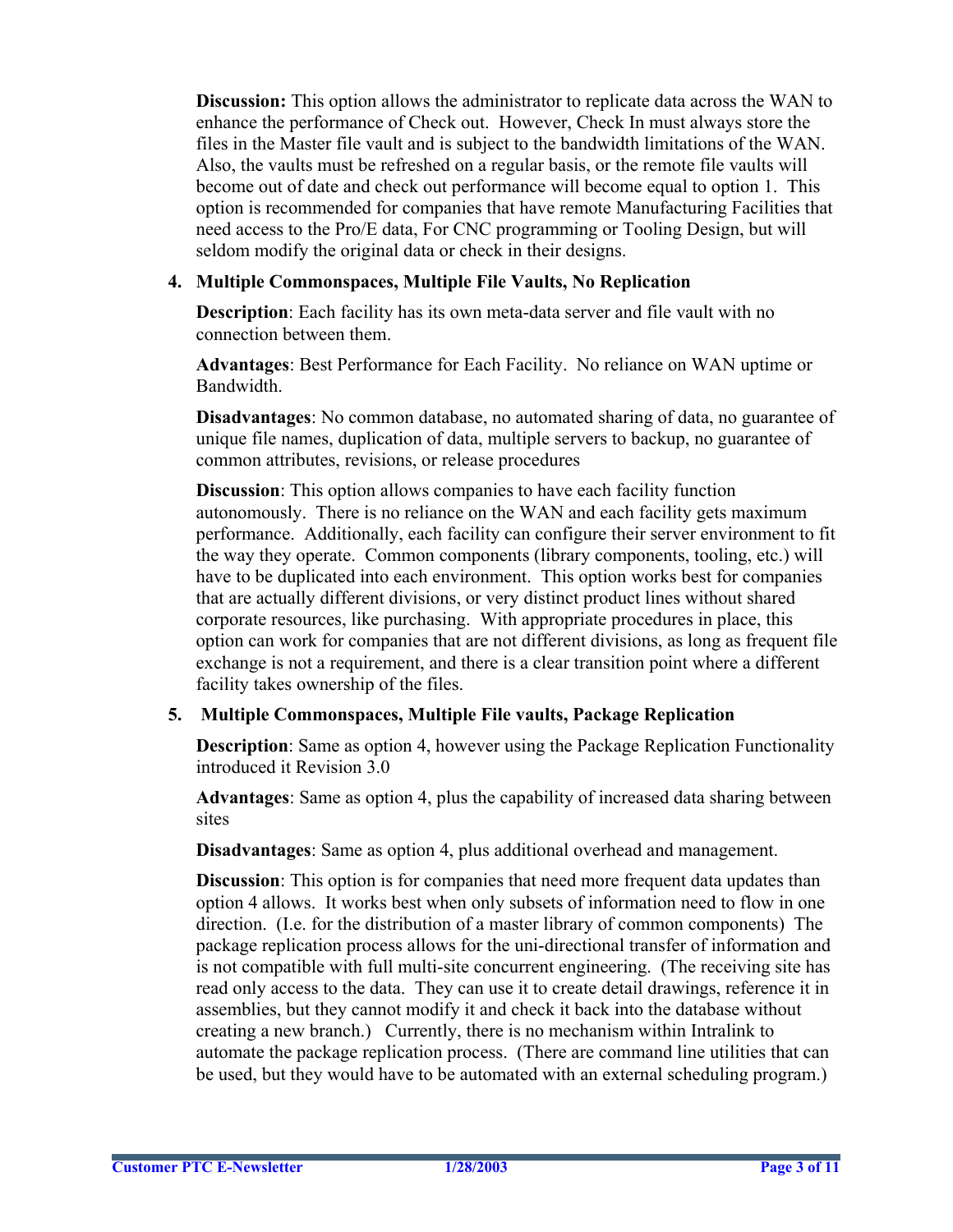<span id="page-3-0"></span>In summary, if your company has decided on a pure Intralink strategy, any single or combination of the above options can work well for you. The biggest challenge is weighing the advantages and disadvantages and making sure that your company's network infrastructure can support your decision.

# [Back To Top](#page-0-0)

### **PTC Product Focus**

**Windchill Workgroup Manager for Pro/Engineer** 

[Click Here To View](http://www.ptc-mss.com/Tutorial/Tip_Tech/Customer PTC E-Newsletter 1-24-2003_B.pdf)

## [Back To Top](#page-0-0)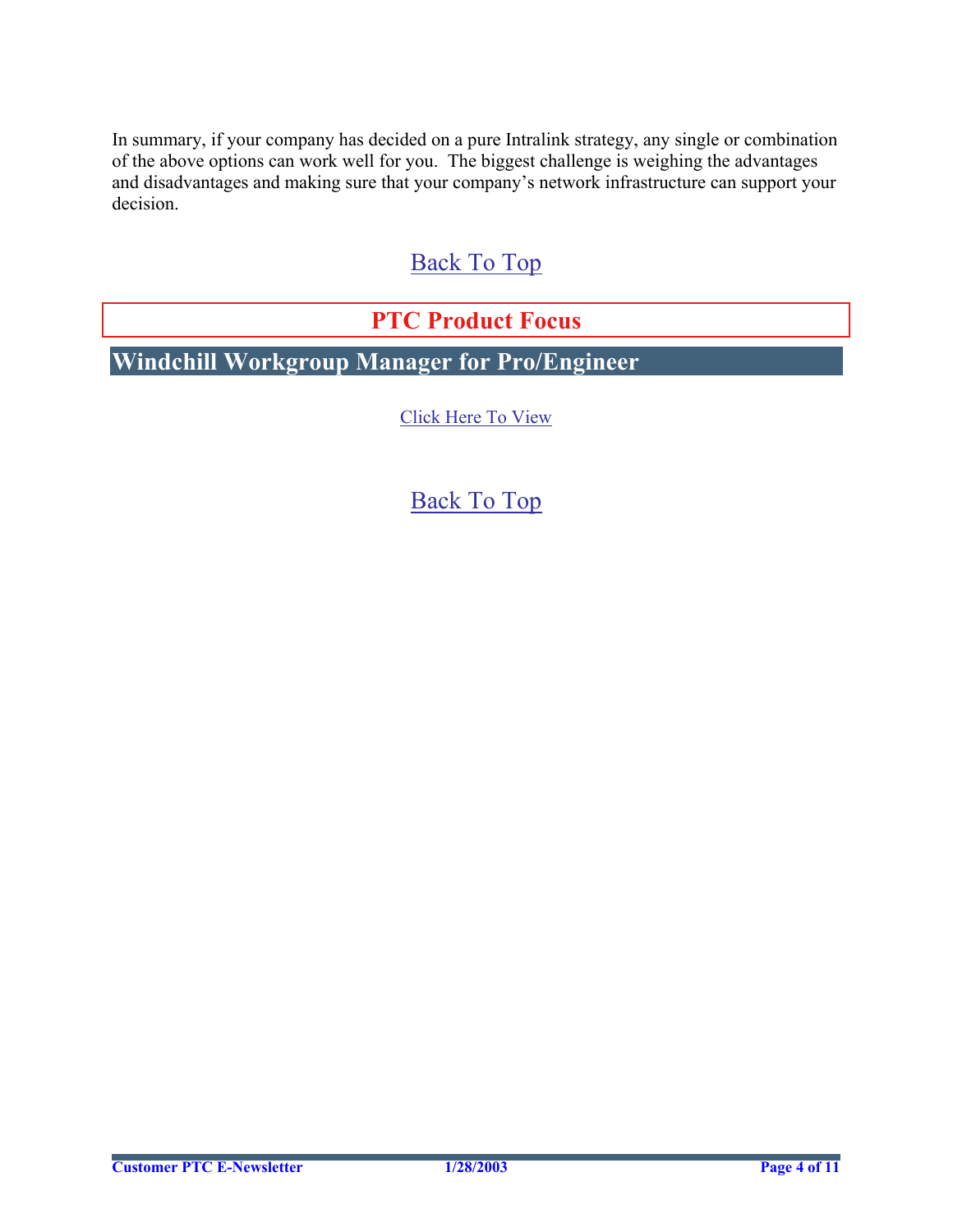# **Tips of the Week**

### <span id="page-4-0"></span>**Pro/LOCATE**

Anyone who's been using Pro/INTRALINK™ for a while is familiar with Pro/LOCATE. Users have found Pro/Locate to be the fastest way to find the correct data in the Intralink environment. However, many users diminish the power of Pro/LOCATE by using the same generic, limited searches. So this Tip of the week is about unleashing the Power of Pro/LOCATE and using it to find a variety of information.

#### The Generic Search

Many Intralink Administrators when implementing Intralink at their company will save the users some time by saving a number of Global searches as shown in Figure 1:

| $\Box$<br>/\ Locate Commonspace Objects (local)               |                                                                                                                                          |  |
|---------------------------------------------------------------|------------------------------------------------------------------------------------------------------------------------------------------|--|
| Locate Object Search Criteria Edit View Report Intralink Help |                                                                                                                                          |  |
|                                                               | 目<br>$\blacksquare$<br>$\mathbf{B}$ $\mathbb{E}$<br>军<br>$\overline{\mathbb{H}^{\mathbb{H}}}$<br>面<br>$\vert \mathbf{v} \vert$<br>$\sim$ |  |
| Search Criteria Name                                          | Search Criteria                                                                                                                          |  |
| Part Number<br>Attribute<br><b>A</b> latest                   | Operator Value                                                                                                                           |  |
| <b>Branch</b>                                                 | $\vert \cdot \vert$<br>$=$ $\mathbf{v}$<br>$\blacksquare$                                                                                |  |
|                                                               | Operator<br>Attribute<br>Value                                                                                                           |  |
|                                                               | Update<br>Create<br>Clear<br>Delete<br>Search                                                                                            |  |
| Name<br><b>Branch</b>                                         | Folder D<br>Revision<br>Type Name<br>Created On<br>Created By<br>Version<br>×                                                            |  |
|                                                               |                                                                                                                                          |  |
|                                                               | $\overline{\phantom{0}}$<br>$\blacksquare$                                                                                               |  |
| $\vert$ 4<br>4 Commonspace Objects   Baselines                | Checkin Forms   RTP Forms                                                                                                                |  |
|                                                               | Rows: 4                                                                                                                                  |  |

#### **Figure 1: Sample Pro/LOCATE Screen**

In this case, the Intralink Administrator has created two Global Saved Searches, one that searches by part number and one that searches for the Latest version of a described object. These are typical examples of what you'll find at any site. However, Pro/LOCATE allows the User to search for any object in the Commonspace based on any Attribute in the system, and by combining those attributes in unique ways, you can build incredibly powerful searches. See Figure 2 for a sample of attributes you can search on: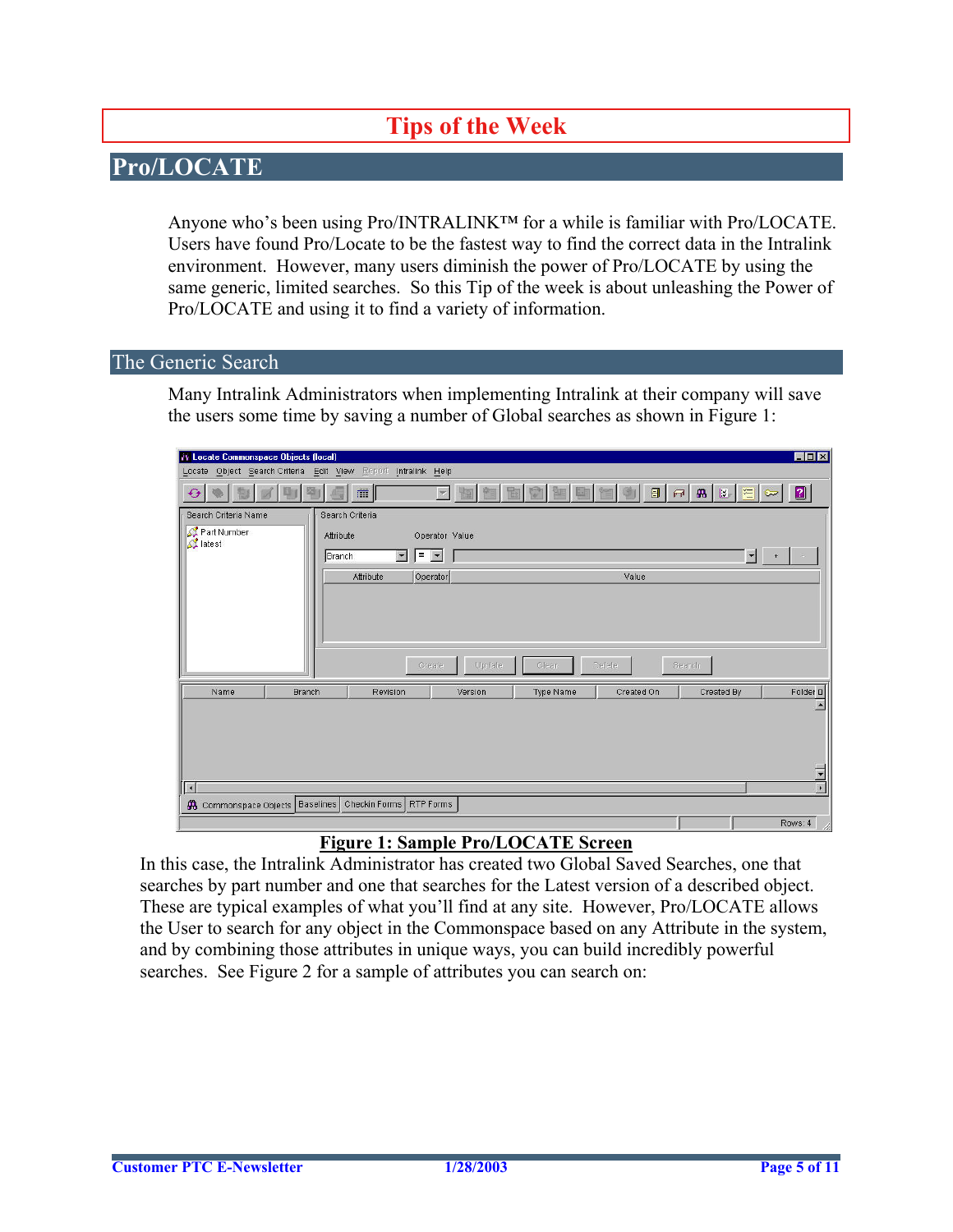| Attribute                                | Operator Value  |         |                          |        |
|------------------------------------------|-----------------|---------|--------------------------|--------|
| <b>Branch</b>                            | =               |         | $\overline{\phantom{a}}$ | $+$    |
| <b>Branch</b><br>Created By              | Operator        | Value   |                          |        |
| Created On<br>Dept_Vendor<br>Description | Update<br>Clear | Delete  | Search                   |        |
| Description*<br>Dv_Number                | Revision        | Version |                          | $\Box$ |
| Ecrn_Number                              |                 |         |                          |        |
| Fixed_Burden<br>Folder                   |                 |         |                          |        |

#### **Figure 2: Sample Attributes**

#### Using Created By and Created On

Two of the most powerful and often over looked attributes when using Pro/Locate are Created By and Created On. Every object that gets checked into the Commonspace is automatically marked with the user name of the person that checked it in and time stamped with the time of the check in. By using these two attributes, you can search for items even if you don't remember the objects names.

For example, a co-worker comes to you about a project that you were working on three months ago. She would like to reuse on of the castings that you created for the project, but cannot remember the part number. Enough time has passed that you cannot remember the part number either. She will just have to start from scratch, but not if you can locate it with Pro/LOCATE. You know that the casting was a part, and you finished working on it about three months ago. By converting that information into the Pro/LOCATE search, as shown in figure 3, you were able to find the part and save your co-worker numerous hours in duplicate effort.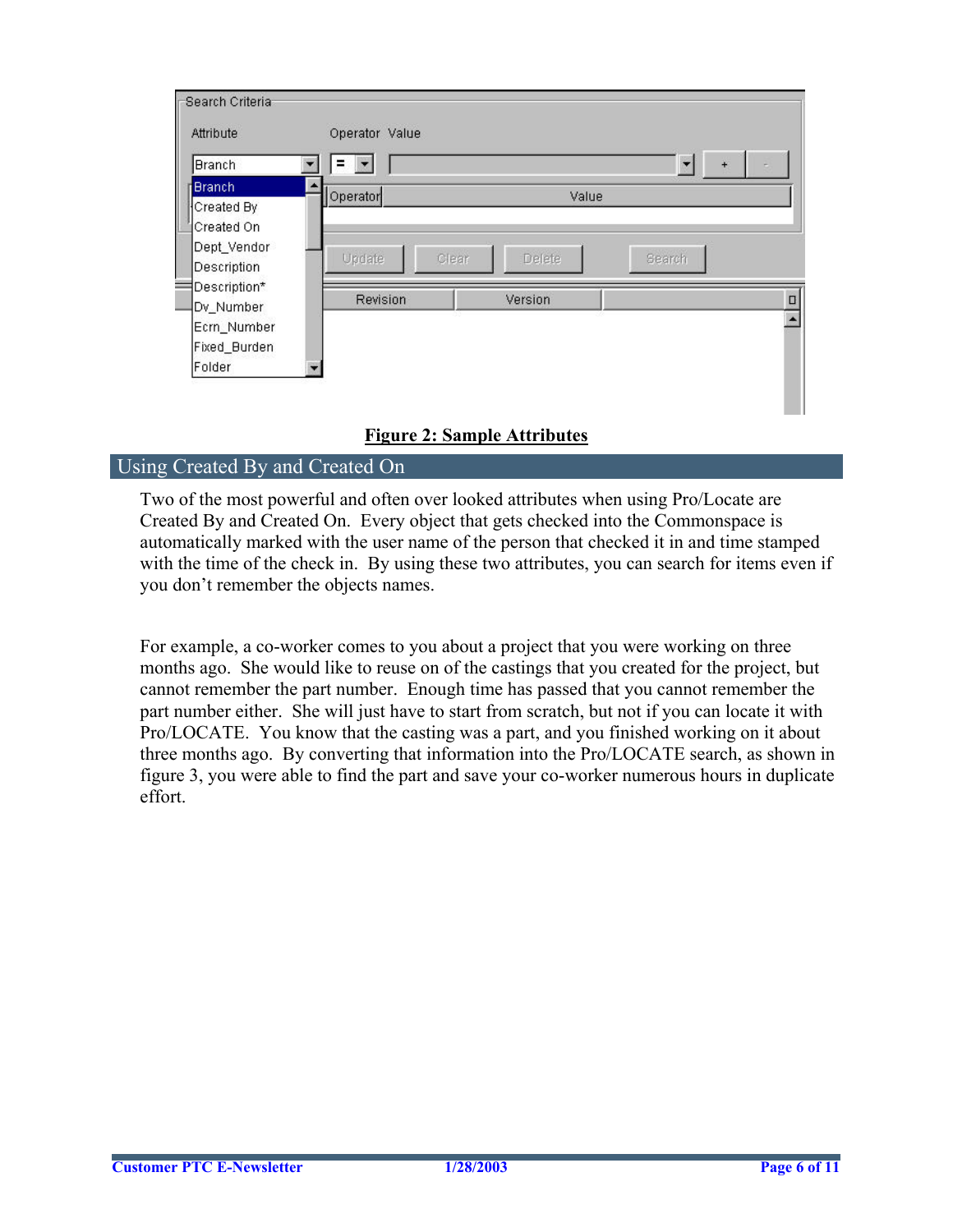| Fearch Criteria<br>Attribute<br>Created On<br>Type Name<br>Created By<br>Created On<br>Created On | ⋧        | <br>9/1/2002 8:00 AM<br>$\frac{1}{\sqrt{2}}$ |
|---------------------------------------------------------------------------------------------------|----------|----------------------------------------------|
| Attribute                                                                                         | Operator | Value                                        |
|                                                                                                   | Ξ        | Part                                         |
|                                                                                                   | Ξ        | rpremeau                                     |
|                                                                                                   | $\,<\,$  | 9/30/2002 5:00 PM                            |
|                                                                                                   | ⋧        | 9/1/2002 8:00 AM                             |
|                                                                                                   |          |                                              |

#### **Figure 3: Sample Created by / Created On Search**

Using Description and other User Defined Attributes

In addition to using System Defined Attributes, you can also use User-defined attributes. (Isn't that why they were added to the system in the first place?) The key to using user Defined Attributes is Wild cards and Case Sensitivity. Whenever you perform a Search in Pro/LOCATE, Intralink will try to match the case of whatever you type in. Unfortunately to Pro/LOCATE a ROSE is not a rose is not a RoSe, so if your company does not have data entry standards for Intralink, you may have to run your search a couple of time using all capital letters, or all lower case letters, or capitalizing every third letter, etc. Wildcard characters can come in very handy here. If you know some of the attribute, but not the entire field, or just want to expand you search you can use a wild card character (\*,?) to replace 1 or more characters in your search. Figure 4 Shows some examples of User defined attributes being used in Pro/LOCATE.

| Material_Cost | $\leq$   | 1.0<br>$\ddot{}$<br><u>  +  </u> |
|---------------|----------|----------------------------------|
| Attribute     | Operator | Value                            |
| Description   | Ξ        | *BOLT*;*HHS*                     |
| Dept_Vendor   | Ξ        | ACME;acme                        |
| Material_Cost | $\,<$    | 1.0                              |

#### **Figure 4: Sample User Defined Attribute Search Criteria**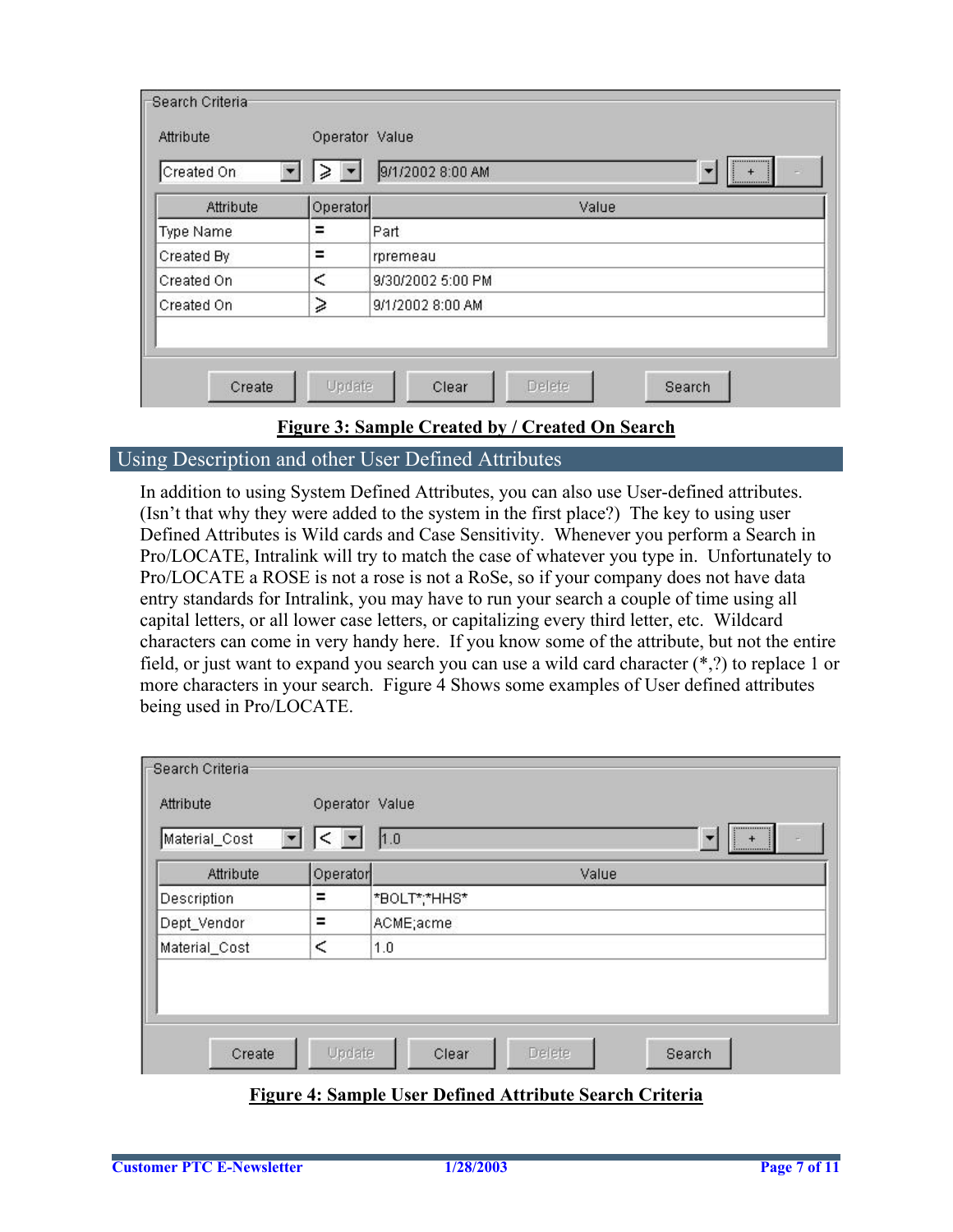Notice also in Figure 4 that some of the criteria have multiple entries separated by a semicolon (;). Pro/LOCATE treats these multiple entries as OR conditions and will return results that meet either criterion. So if the Dept\_Vendor attribute was entered as ACME or acme, Pro/LOCATE will return that object. This is a great way to expand your searches without running multiple searches.

#### Great Pro/LOCATE Recipes

- o Find Your Work in Progress:
	- Created By  $=$  <Your Login Name>
	- Release Level = WIP (Or your Company's Work In Progress Level)

$$
\bullet \quad \text{Version} = \begin{pmatrix} \overline{1} \\ \overline{2} \end{pmatrix} \text{ (Optional)}
$$

- o Find What's New in a Folder
	- Folder  $=$   $\le$ Full Path to Folder $>$
	- Created On  $\geq$  Date you last Checked
- o Find the Generics in a Folder (Great for Library folders)
	- $\blacksquare$  Folder = <Full Path to Folder>
	- Generic = True
	- Type Name  $=$  Part (Optional)
- o Big Brother a Co-Worker
	- Created By  $=$  <His Login Name>
	- Created On  $\geqslant$  <Monday's Date, 7:00 am>
	- (This Search will tell you every object checked in by your coworker this week. Just to let you know if he's working on real stuff, or just making it look good for the Boss)

#### Final List of Search Tips

- o Pro/INTRALINK is case sensitive; watch your P's and q's
- o Use an asterisk (\*) as a wildcard to search for multiple items.
- o Items separated by a Semi-colon (;) are equal to OR statements
- $\begin{pmatrix} +1 \\ -2 \end{pmatrix}$  and Version  $\begin{pmatrix} +1 \\ -2 \end{pmatrix}$  to limit the number of results.
- o Use Part Type to Limit your results to a specific object type. (Parts, Drawings, Assemblies, etc.)
- $\circ$  Use multiple Search Criteria with  $\leq$  and  $\geq$  to Bracket your results. Especially useful for Created On and Version and <User Defined Attributes>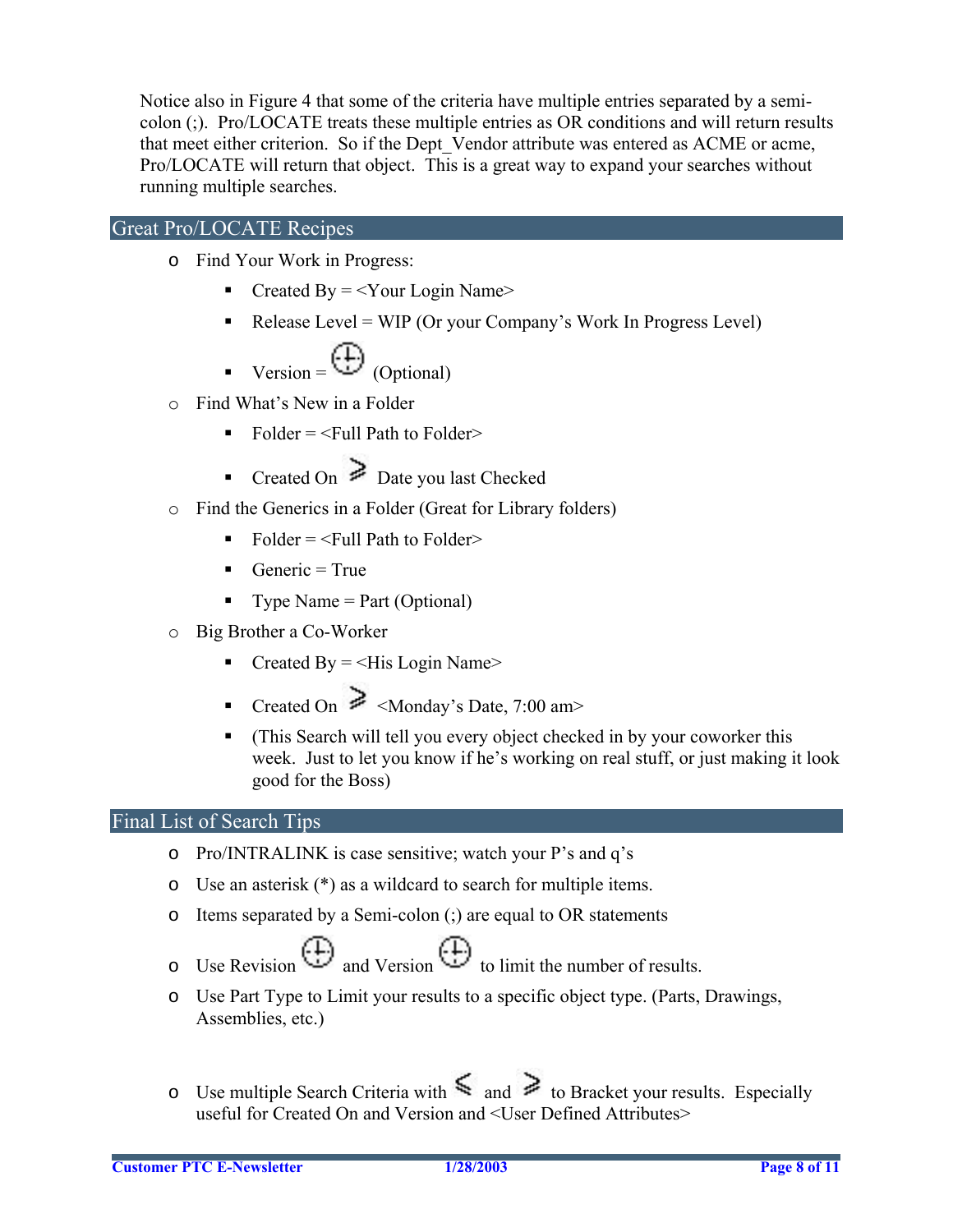- <span id="page-8-0"></span>o All Search Criteria is AND, if you want to exclude something make sure to use the ∓ symbol.
- o Do NOT do Wildcard Searches without any other limiting criteria! They take forever and return too many results to be useful.

# [Back To Top](#page-0-0)

### **Tips of the Week**

# **Creating Pro/E Template Content for New CAD Docs**

[Click Here To View](http://www.ptc-mss.com/Tutorial/Tip_Tech/Customer PTC E-Newsletter 1-24-2003_B.pdf)

# [Back To Top](#page-0-0)

### **Announcements**

#### Customer PTC E-Newsletter Survey

For the past 2 years I've been sending you our Customer PTC E-Newsletter such as this one.

In an attempt to deliver the highest quality and create the most value we would like to use this survey to further our "Learning" Relationship with you, our Customers. Even if you are a first time recipient of the newsletter, please feel free to share your comments on this one you're reading.

It will not take longer than a few minutes to fill out this quick survey as your input is invaluable and we greatly appreciate your input. Please click on the following link to begin:

#### [To Enter Survey, Please Click](http://www.zoomerang.com/survey.zgi?54VBJVHDAQYET9LJJT1DWKC4)

Please note it may be impossible to "Customize" the newsletter to meet every individual request however we will attempt to integrate as many ideas as possible.

Thank-you very much for your time and feedback as we try to improve this value-added service.

#### PTC Sponsored Events

Click below to see PTC sponsored events: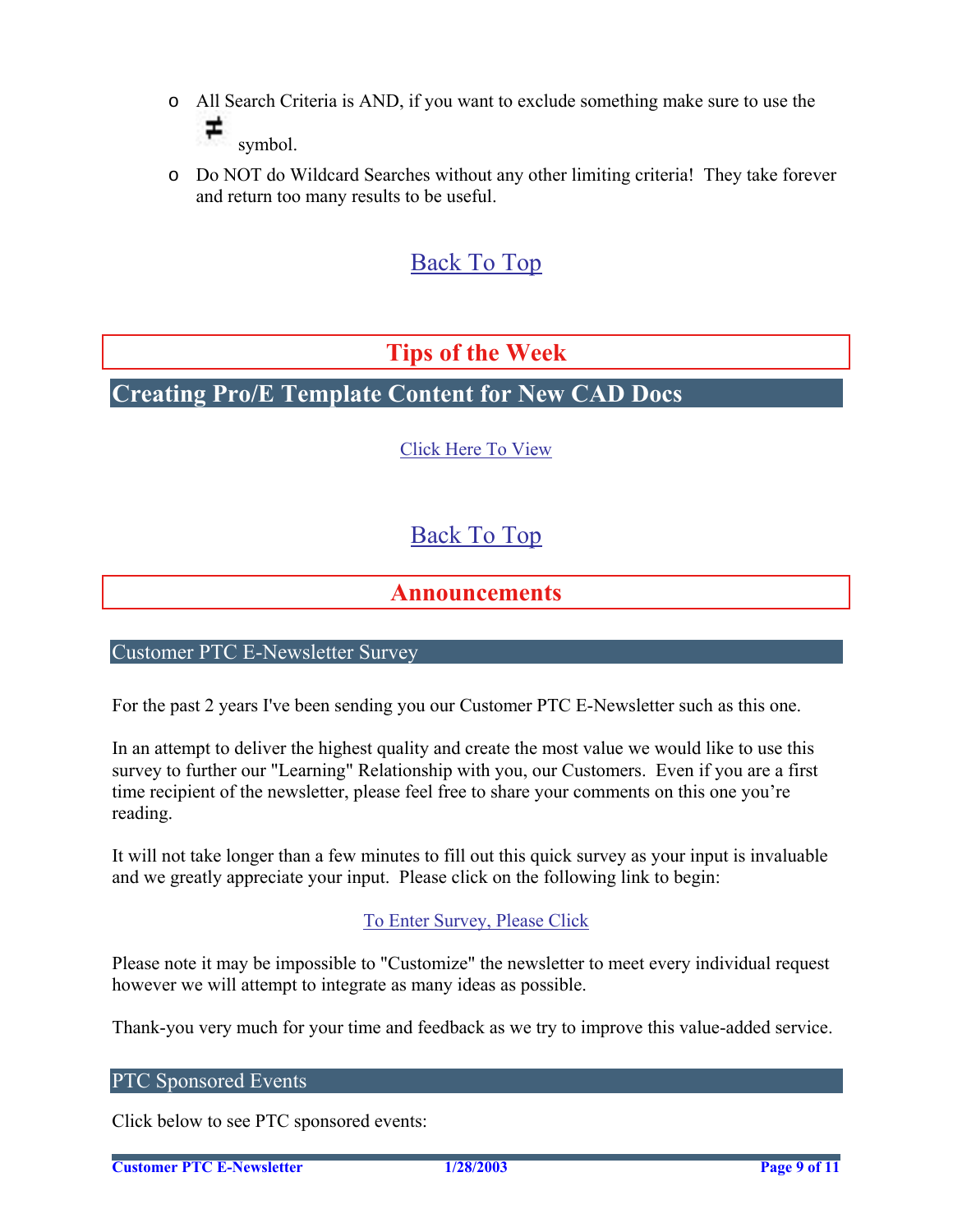Click on the poster to gain access to the Product First Virtual Event resource center!! See the software and pick up a screen-saver or two.



#### **E-PROFILES IS HERE!!**

We have been eagerly anticipating the debut of the new electronic version of Profiles Magazine and now it is here! This new web site will supplement the print edition of the magazine and will provide new useful features not feasible with paper media. e-Profiles will provide you with 24x7, worldwide access to key information previously available exclusively in the print version. "Tips & Tricks," a popular feature pioneered by Pro/USER, has also moved to the web and will be expanded as the site matures. Future plans include several foreign-language editions of Profiles for our many international readers. Currently, Profiles is printed in English and Japanese.

Please take a few minutes to check out this new web site. We don't think you will be disappointed.

<http://profilesmagazine.com/>

[Back To Top](#page-0-0)